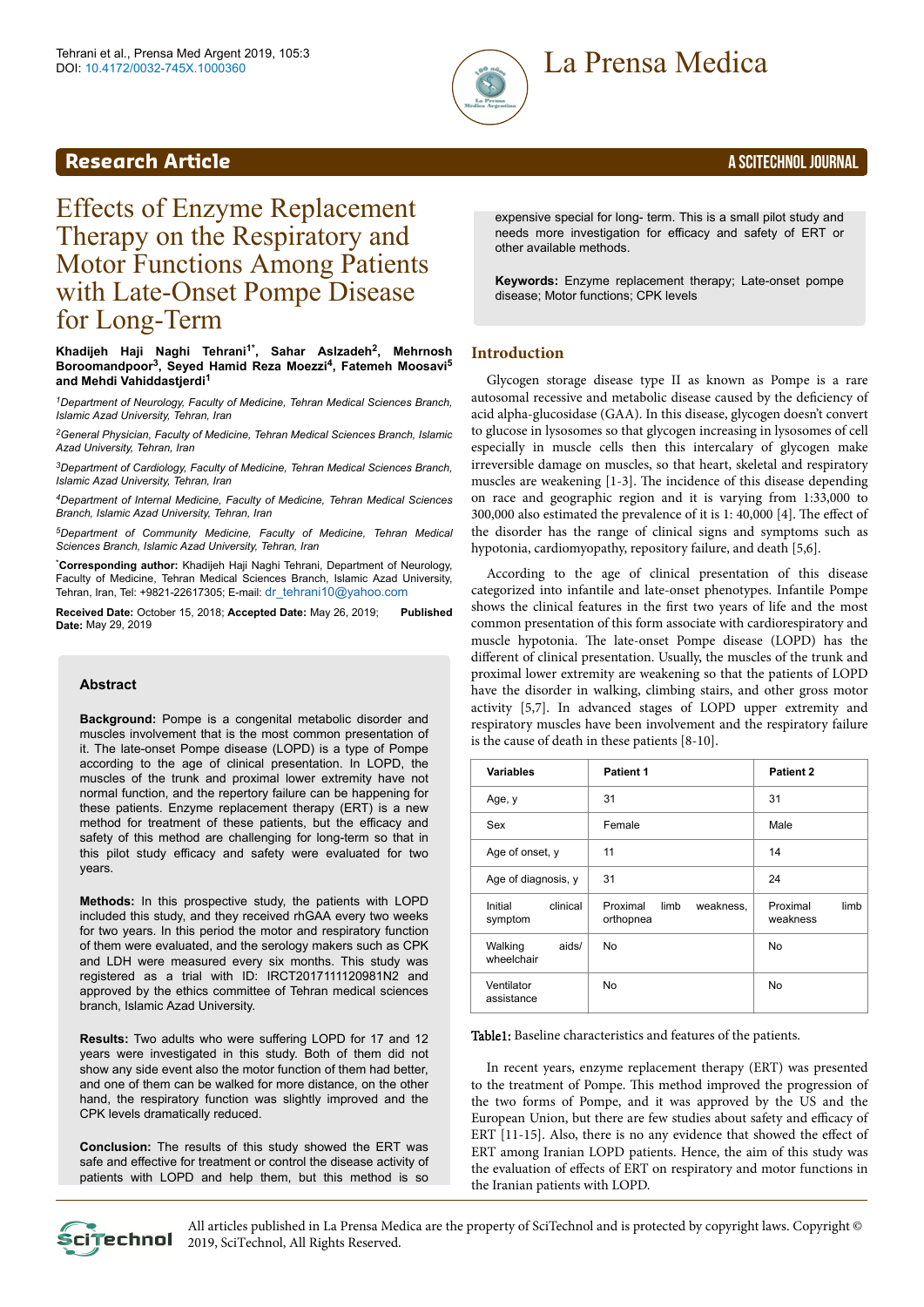*Citation: Tehrani KHN, slzadeh S, Boroomandpoor M, Moezzi SHR, Moosavi F, et al. Effects of Enzyme Replacement Therapy on the Respiratory and Motor Functions Among Patients with Late-Onset Pompe Disease for Long-Term. Prensa Med Argent.*

| <b>Variables</b>  | <b>Patient 1</b> |                   |                    |                    | <b>Patient 2</b>   |                 |                   |                    |                    |                    |
|-------------------|------------------|-------------------|--------------------|--------------------|--------------------|-----------------|-------------------|--------------------|--------------------|--------------------|
|                   | <b>Baseline</b>  | 6<br>At<br>months | 12<br>At<br>months | 18<br>At<br>months | 24<br>At<br>months | <b>Bassline</b> | At<br>6<br>months | 12<br>At<br>months | 18<br>At<br>months | At<br>24<br>months |
| CPK (IU/L)        | 1040             | 876               | 899                | 687                | 717                | 1505            | 1592              | 1512               | 1623               | 1911               |
| LDH (IU/L)        | 1225             | 860               | 660                | 808                | 685                | 870             | 914               | 904                | 791                | 831                |
| Aldolase<br>(U/L) | 0.5              | 9.3               | 8.4                | 13.1               | 12                 | 12              | 10.1              | 15.2               | 8                  | 16                 |

Table 2: Some routine laboratory parameters.

### **Materials and Methods**

Two Iranian LOPD patients (one male and one female) who referred to neurology clinic of Buali- Hospital, a teaching center affiliated with Tehran medical sciences branch, Islamic Azad University, Tehran, Iran, were included in the study. Нe diagnosis of LOPD was made by reduced GAA enzyme level by an enzyme assay using blood or muscle sample and was confirmed by detection of mutation in each allele of GAA. This study was reviewed and approved by the ethics committee of Tehran medical sciences branch, Islamic Azad University (Code: IR.IAU.TMU.REC.1394.70) and written informed consent was taken prior to enrollment. Also, this study was registered at Iranian Registry of Clinical Trials (ID: IRCT2017111120981N2).

#### **Treatment protocol**

ERT using rhGAA (Myozyme, Genzyme, USA) was applied for a 24 months period, and 20 mg/kg of rhGAA was administered by intravenous infusion every other week according to the instructions provided by the pharmaceutical company. At every visit for ERT (2 week interval), patients were asked to report any adverse reactions during or between infusions of rhGAA. To evaluate the patient's medical condition and to monitor the possible side effects of ERT, laboratory tests including complete blood count, liver/ kidney function tests, serum creatine-phospho-kinase (CPK), serum aldolase, lactate dehydrogenase (LDH), and electrolytes were performed at baseline and every six months. In all patients, electrocardiogram (ECG) and echocardiography were carried out at baseline, 6, 11, 18 and 24 months Dіer ERT.

#### **Motor function evaluation**

Manual muscle testing (MMT): A neurologist assessed muscle strength of upper and lower limb muscles. Moreover, the grades were assigned using the Medical Research Council (MRC) scores grading scale (50=full strengths; 0=no muscle activity) [15]. All the examination was done at the baseline, 6, 12, 18 and 24 months.

Нe 6-minute walk test (6-MWT): Нe 6-MWT was performed in accordance with American Thoracic Society Guidelines [16], and the distance walked in 6 minutes was recorded in meters. As the same time of MMT, the 6-MWT were evaluated for our patients.

Respiratory function test: Predicted forced vital capacity (FVC) and forced expiratory volume in one second (FEV1) in the upright and supine position were measured by spirometric test at the baseline, 6, 12, 18 and 24 months.



Figure 1: The muscular function of patients after 24 months ERT. A: Relative change in combined isokinetic muscle strength including major muscle groups at the shoulder, elbow, wrist, hip, knee, and ankle based MCR sum score; B: 6-MWT.

#### **Results**

#### **Baseline characteristics**

As the show in the Table 1, in the patient 1 (female) and 2 (male), the first symptom at onset was running or climbing difficulties caused by proximal leg weakness. Also, the patient 1 suffered from occasional orthopnea. Also, none of the patients needs to wheelchair and/or ventilator use. Нe age of onset disease in patient 1 and 2 was 11 and 14 years, respectively (Table1).

#### **Safety assessments**

All the patients were followed by research visits for safety and efficacy and contacted by telephone to inquire regarding the incidence of any adverse effects during the study period. Over the 24-months follow-up, patient's symptoms remained stable, and none of them did not require any walking device or mechanical ventilation. Also, ECG and echocardiography revealed no any abnormalities in our patients.

#### **Muscular function**

Regarding Figure 1a, although 6-MWT performance was lower than expected for healthy people [17], it improved by 87 m (patient 1) during ERT. Indeed, patient 1 showed progressive improvement distance walked, however; patients 2 showed a slight decrement or remained unchanged throughout the study. Also, the MCR score showed the ERT leads to relative improvement in patients compared to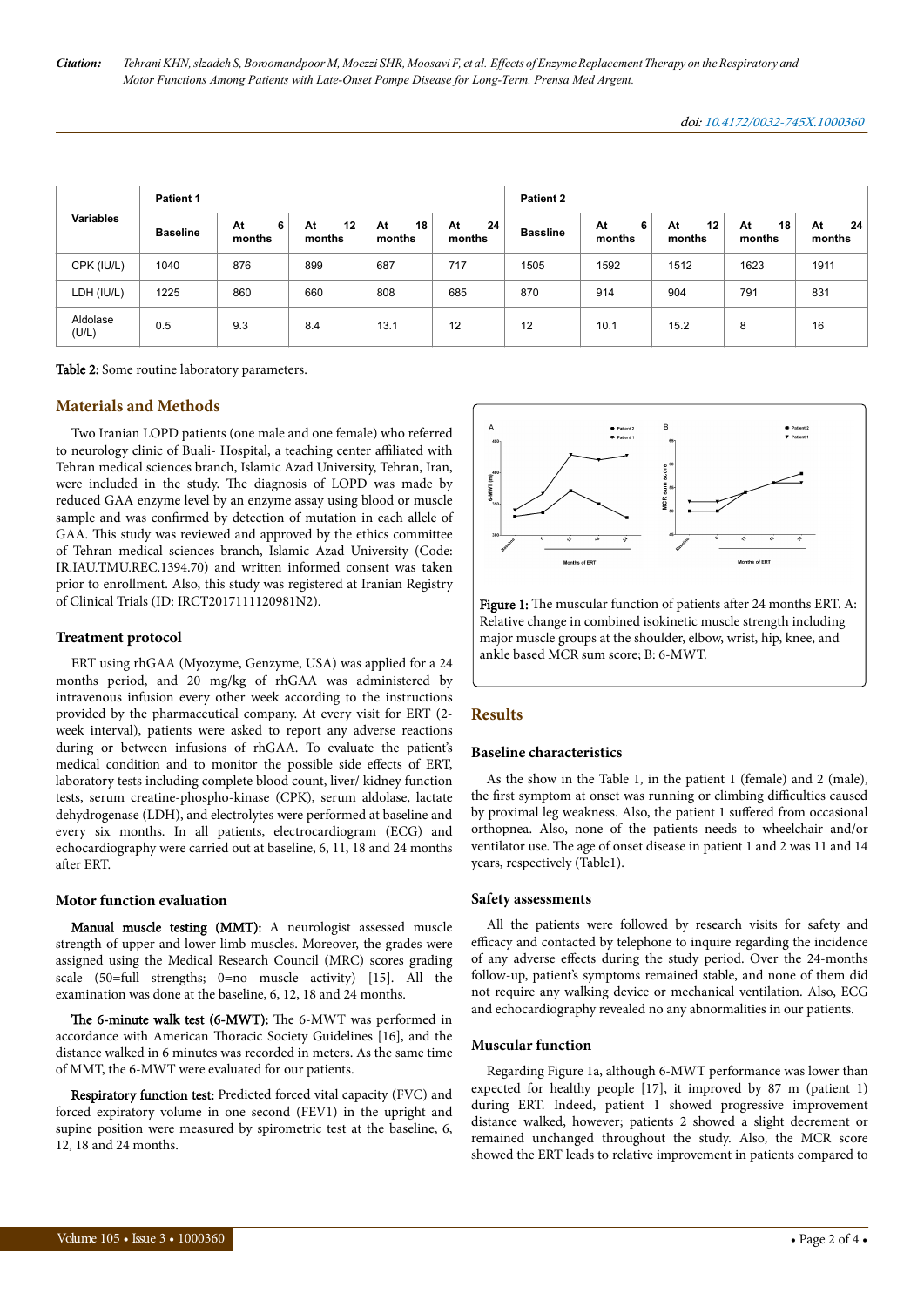řΞ řΞ  $\overline{a}$  $\overline{a}$ PVC<br>US) **PYS** 

the baseline (Figure 1b). In other words, ERT attenuates the reduction

of muscular function during 24 months treatment.

Figure 2: The respiratory function of the patients evaluated by spirometry. Predicted the value of forced expiratory volume at one second (FEV1) in upright (A) and supine (B) position; Predicted value of forced vital capacity (FVC) in upright (C) and supine (D) position.

# **Respiratory function**

As the show in Figure 2A and B, FEV1changes in both upright and supine position showed a tendency of stabilization or mild decline after 24 months. In the same way, FCV in upright position at the baseline was 2.65 L (patient 1) and 1.79 L (patient 2) that it showed slight decrement to 2.39 L and 1.47 L in patient 1 and 2 at 24 months, respectively (Figure 2c). Нe favorable change of the FVC was noted for the first 6 months, but it was mildly decreased during remained ERT sessions. However, none of the patients showed any change in terms of respiratory patterns or duration of artificial ventilation usage.

#### **Routine laboratory results**

The CPK levels of patient 1 decreased during treatment (from 1040 to 717, Table 2), however; in the patient 2 it was markedly elevated. Other biochemical parameters measured for safety reasons did not change during the treatment.

#### **Discussions**

In this prospective pilot study, the efficacy and safety of ERT in patients with LOPD were evaluated for two years and the clinical finding or adverse effect of ERT monitoring in this period. Also, the evaluation of the patients did not stop anyway in follow-up. LOPD is the rare disease so that few patients were included in this study also there are not many studies about ERT in patients with LOPD in the literature on the other side almost of studies investigated a small size of patients, and the evidence for efficacy and safety of ERT is not strong. Based on our results, like several previously published papers, none of the patients have any adverse effect following ERT. On the other hand, some studies showed some adverse effects of ERT such as facial erythema, flu-like symptoms, bronchospasm, and tongue edema

 $[11, 12, 18-27]$ . Also, some life-threatening adverse effects such as fatal tracheal hemorrhage, emphysema, pneumothorax were reported in few studies [19,22,24].

The LOPD disorders the muscles function so that the determination of changes in motor performance is the main outcome measurement efficacy of ERT. In last trials, the 6-MWT of most patients were improved, and some of them can walk for more distance after ERT, and in someone, the progress of the disease was stopped. However, there is not the clear correlation between duration of ERT and improvement of disease activity [12,18, 22-28]. In our study, patients were under ERT for two years, and the results were showed the ERT has an effective role in improving 6-MWT. Also, the respiratory function was stable, and it was without any significant changes in this investigation, but in some studies with more patients approximately half of patients had better and others had stable [12,19,21, 23-26]. Нe CPK levels as a useful marker for diagnosis of LOPD and them are decreased when it response to treatment. In most of the studies the same of this paper, the CPK levels were reduced due to ERT, but in some studies, the CPK levels did not have changes [21,29,30]. Нe sample size is the most important limitation of this investigation also the ERT is very expensive and follow-up the patients is so difficult. The more researchers need to the evaluation of the efficacy of ERT to help patients with LOPD.

# **Conclusion**

The ERT is a safe way to treatment of patients with LOPD, and also it seems this method is improving muscles function in this patients and help them to back a normal life, but ERT is so expensive and uses this method for a long duration not possible for most patients. On the other hand, the researchers about this treatment are limited, and it is needed to do multicenter clinical trials researchers with a large population.

# **Conflicts of Interest**

The authors declared no conflicts of interest.

# **Acknowledgment**

The authors acknowledge the Tehran Medical Sciences Branch, Islamic Azad University, Tehran, Iran for their financial support in this research (grant number: IR.IAU.TMU.REC.1394.70).

### **References**

- 1. Ausems MG, Verbiest J, Hermans MP, Kroos MA, Beemer FA, et al. (1999) Frequency of glycogen storage disease type II in Нe Netherlands: implications for diagnosis and genetic counseling. Eur J Hum Genet 7: 713-716.
- 2. Chien YH, Chiang SC, Zhang XK, Keutzer J, Lee NC, et al. (2008) Early detection of Pompe disease by newborn screening is feasible: results from the Taiwan screening program. Pediatrics 122: 39-45.
- 3. Martiniuk F, Chen A, Mack A, Eleni A, Ying C et al. (1998) Carrier frequency for glycogen storage disease type II in New York and estimates of affected individuals born with the disease. Am J Med Genet 79: 69-72.
- 4. Müller-Felber W, Horvath R, Gempel K, Podskarbi T, Shin Y, et al. (2007) Late onset Pompe disease: clinical and